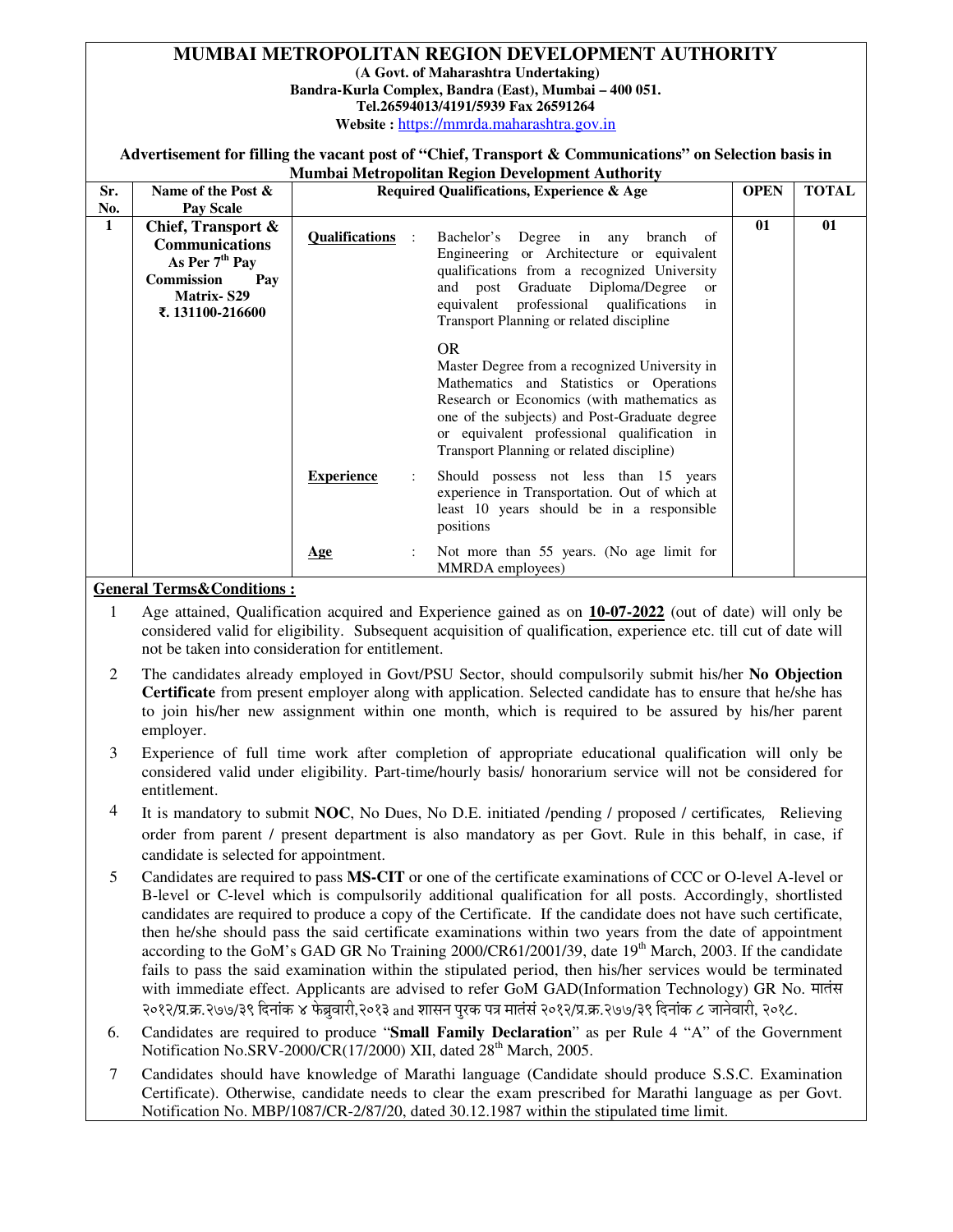- 8 Applications received in response to this advertisement will only be considered valid. Any previous applications on record will not be taken into account at all.
- 9 The officers on whom Departmental Enquiry is conducted/proposed/initiated and found guilty for punishment under MCS Rule 1979, rule 8 as also on whom charges are levied under corruption/bribe/malpractices/IPC/civil cases are also not eligible to apply.(Self declaration as per format)
- 10 Candidates may note that if there is any court/vigilance/CBI proceedings/enquiry is either pending or being contemplated or ever convicted for any minor/major offence, they shall not apply for the position notified.
- 11 Candidates will be shortlisted on his/her own merit with reference to recruitment rules prescribed for the post and applications received.
- 12 Only shortlisted/eligible candidates will be sent "**Call Letters**" for interview and only selected candidates will be sent "Offer Letter" for appointment.
- 13 Selection Committee will select only one candidate for appointment. **Waiting List** prepared by the selection committee, on the basis of Merit during interview, will remain valid maximum up to one year only depending upon the requirement.
- 14 **No reservation** is applicable for Isolated Post as per GAD GR. No. BCC-1097/C.R.20/97/16-B, dated 21st September, 1998.
- 15 The selection of candidate is liable to be terminated/cancelled at any point of stage **if the documents** submitted by the candidate during the entire process of interview/selection or thereafter are found to be forge invalid /suspicious and/or incomplete.
- 16 Recommendations/undue pressure for selection of candidate will not be entertained at any point of time. Such candidate will be treated as ineligible for selection/appointment.
- 17 Selection will depend on verification/authentication of original documents. If candidate fails to submit the required certificates within stipulated time, his/her selection will stand cancel from the select list.
- 18 If Authority feels absolute necessary to make any changes in terms & condition mentioned in this advertisement, decision of our competent authority will remain final and binding on all the concerned.
- 19 Candidates should ensure his/her eligibility with reference to prescribed recruitment rules. On confirmation of eligibility, candidate should submit their application in the **prescribed Performa ONLY along with Undertaking** kept with this advertisement.
- 20 **Incomplete** applications will be rejected.
- 21 The applicants fulfilling the eligibility criteria should ensure that his/her application should reach **before due date**. Applications received after due date will not be considered and will automatically treated as cancelled.
- 22 This **Authority reserves its right** either to cancel/postpone the entire procedure of recruitment of this advertisement without any justification at any point of time.

#### **Special Instructions :-**

- 1. The candidates are required to write the name of the POST on envelope in **BLOCK LETTERS** for which he/ she has applied for.
- 2. Candidates fulfilling above criteria shall submit their applications on or before **10-07-2022 upto 5.30 p.m.** to the Administrative Officer, Mumbai Metropolitan Region Development Authority, New Building, 8<sup>th</sup> Floor, Bandra-Kurla Complex, Bandra (East), Mumbai – 400 051.

**Date : 11-06-2022 S.V.R.SRINIVAS**  Place : Mumbai **METROPOLITAN COMMISSIONER M.M.R.D.A.**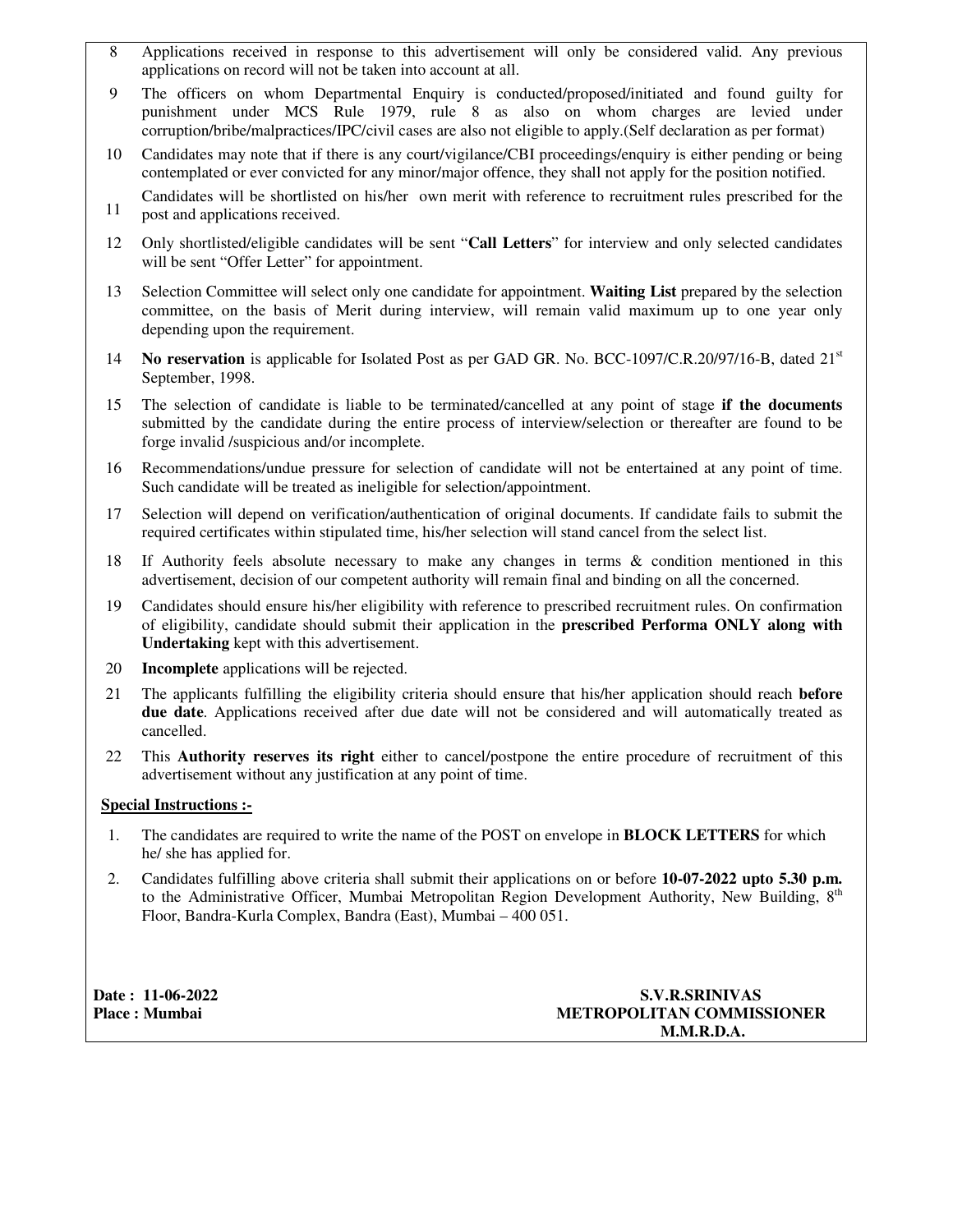# मुंबई महानगर प्रदेश विकास प्राधिकरण

(महाराष्ट्र शासन अंगिकृत)

वांद्रे-कुर्ला संकुल, वांद्रे (पूर्व), मुंबई — ४०० ०५१.

दरध्वनी क्र. : २६५९४०१३/४१९१/५९३९ फॅक्स : २६५९१२६४

Website: https://mmrda.maharashtra.gov.in

मुंबई महानगर प्रदेश विकास प्राधिकरणाच्या आस्थापनेवरील ''प्रमुख, परिवहन व दळणवळण'' संवर्गातील रिक्त पद सरळसेवेने भरण्याबाबत जाहिरात

| $\mathcal{L}(\mathcal{L}(\mathcal{L}) \cup \mathcal{L}(\mathcal{L}) \cup \mathcal{L}(\mathcal{L}(\mathcal{L})) \cup \mathcal{L}(\mathcal{L}(\mathcal{L}(\mathcal{L})))$ |                        |                                                                    |      |      |  |  |
|-------------------------------------------------------------------------------------------------------------------------------------------------------------------------|------------------------|--------------------------------------------------------------------|------|------|--|--|
| अनु.                                                                                                                                                                    | पदाचे नाव व वेतनश्रेणी | पदाकरीता आवश्यक असलेली शैक्षणिक अर्हता,                            | खुला | एकूण |  |  |
| क्र.                                                                                                                                                                    |                        | अनुभव व वय                                                         |      |      |  |  |
| १                                                                                                                                                                       | प्रमुख, परिवहन व       | <u> शैक्षणिक</u><br>मान्यताप्राप्त विद्यापिठाची अभियांत्रिकी किंवा | ०१   | ०१   |  |  |
|                                                                                                                                                                         | दळणवळण                 | <u>अर्हता</u><br>वास्तुशास्त्र विषयातील पदवी किंवा तत्सम दर्जाची   |      |      |  |  |
|                                                                                                                                                                         | सातव्या वेतन           | शैक्षणिक पात्रता आणि परिवहन नियोजन किंवा                           |      |      |  |  |
|                                                                                                                                                                         | आयोगानुसार वेतनस्तर    | संबंधित क्षेत्रातील पदव्युत्तर पदवी किंवा पदविका                   |      |      |  |  |
|                                                                                                                                                                         | एस-२९                  | किंवा तत्सम दर्जाची व्यावसायिक अर्हता असणे                         |      |      |  |  |
|                                                                                                                                                                         | र.१३११००-२१६६००        | आवश्यक                                                             |      |      |  |  |
|                                                                                                                                                                         |                        | किंवा                                                              |      |      |  |  |
|                                                                                                                                                                         |                        | मान्यताप्राप्त विद्यापिठाची गणित सांख्यिकीक किंवा                  |      |      |  |  |
|                                                                                                                                                                         |                        | प्रवर्तन संशोधन किंवा अर्थशास्त्र (गणित                            |      |      |  |  |
|                                                                                                                                                                         |                        | विषयासह) पदव्युत्तर पदवी आणि परिवहन नियोजन                         |      |      |  |  |
|                                                                                                                                                                         |                        | किंवा संबंधित क्षेत्रातील पदव्युत्तर पदवी किंवा                    |      |      |  |  |
|                                                                                                                                                                         |                        | तत्सम दर्जाची व्यावसायिक अर्हता असणे                               |      |      |  |  |
|                                                                                                                                                                         |                        | आवश्यक.                                                            |      |      |  |  |
|                                                                                                                                                                         |                        | परिवहन क्षेत्रातील किमान १५ वर्षांचा अनुभव<br><u>अनुभव</u>         |      |      |  |  |
|                                                                                                                                                                         |                        | आवश्यक. त्यापैकी कमीत कमी १० वर्षांचा                              |      |      |  |  |
|                                                                                                                                                                         |                        | जबाबदारीच्या पदावरील अनुभव.                                        |      |      |  |  |
|                                                                                                                                                                         |                        | ५५ वर्षापेक्षा जास्त नसावे. (प्राधिकरणातील<br><u>वय</u>            |      |      |  |  |
|                                                                                                                                                                         |                        | अधिकारी यांना वयाचे बंधन नाही.)                                    |      |      |  |  |

## <u>सरळसेवेच्या </u>अटी

उपरोक्त संवर्गातील पदाकरीता नमूद केलेले वय, शैक्षणिक अर्हता, अनुभव व इतर सर्व अर्हतेबाबतची प्रमाणपत्रे दिनांक १०-०७-२०२२ पर्यंतची वैध असतील त्यानंतरची प्रमाणपत्रे ग्राहय धरण्यात येणार नाहीत.

- शासकीय सेवेत असलेल्या अधिका-यांनी त्यांच्या कार्यालयाचे ''**ना हरकत प्रमाणपत्र**'' सादर करणे अत्यावश्यक आहे. निवड २ झालेल्या उमेदवारांनी देकार पत्राच्या दिनांकापासुन एक महिन्याच्या आत तात्काळ रुजू होणे आवश्यक आहे.
- विहित शैक्षणिक अर्हता धारण केल्यानंतरचा केवळ पूर्णवेळ कामाचा अनुभव ग्राहय धरला जाईल.  $\overline{\mathbf{3}}$ अर्धवेळ/मानधनावरील/तासिकेवर केलेली सेवा अनुभवाकरीता ग्राहय धरली जाणार नाही.
- उमेदवाराची नियुक्तीकरीता निवड झाल्यास, सध्या कार्यरत असलेल्या कार्यालयाचे कार्यमुक्तीचे आदेश, ना हरकत प्रमाणपत्र, ना देय  $\overline{\mathsf{x}}$ तसेच विभागीय चौकशी प्रलंबित/प्रस्तावित सुरु नसल्याचे प्रमाणपत्र सादर करणे शासन नियमानुसार बंधनकारक आहे.
- зपरोक्त पदासाठी MS-CIT अथवा D.O.E.A.C.C. सोसायटीच्या अधिकृत C.C.C. किंवा O स्तर किंवा A स्तर किंवा B स्तर  $\mathcal{L}_{\mathcal{A}}$ किंवा C स्तरापैकी कोणतीही एक प्रमाणपत्र परीक्षा उत्तीर्ण ही अनिवार्य अर्हता निश्चित केलेली असल्याने ते प्रमाणपत्र अर्जासोबत सादर करणे आवश्यक आहे. विहीत प्रमाणपत्र नसल्यास, सामान्य प्रशासन विभाग, शासन निर्णय क्र.प्रशिक्षण २०००/प्र.क्र.६१/२००१/३९, दिनांक १९ मार्च, २००३ नुसार नियुक्तीच्या दिनांकापासून दोन वर्षाच्या आत विहीत प्रमाणपत्र उपलब्ध करुन देणे आवश्यक आहे. विहीत मुदतीत संगणक हाताळणी/वापराबाबतचे प्रमाणपत्र सादर न केल्यास तात्काळ सेवा समाप्त करण्यात येईल. (उमेदवाराने संगणक अर्हतेबाबत महाराष्ट्र शासनाच्या सा.प्र.वि.चा(माहिती तंत्रज्ञान) शासन निर्णय मातंस २०१२/प्र.क्र.२७७/३९ दिनांक ४ फेब्रुवारी,२०१३ व शासन पुरकपत्र मातंसं २०१२/प्र.क्र.२७७/३९ दिनांक ८ जानेवारी, २०१८ पहावा).
- ६. शासन अधिसूचना क्र.एसआरव्ही-२०००/प्र.क्र.(१७/२०००)/बारा, दिनांक २८-३-२००५ नुसार नियम ४ "अ" प्रमाणे "लहान कुटुंबाचे प्रतिज्ञापत्र" अर्जासोबत सादर करणे आवश्यक आहे.
- उमेदवारांना मराठी भाषेचे ज्ञान असणे आवश्यक आहे.(याकरीता माध्यमिक शालांत परिक्षेचे प्रमाणपत्र सादर करावे.) अथवा शासन  $\mathcal{O}$ अधिसूचना क्र.मभाप-१०८७/१४/सीआर-२/८७/२०, दिनांक ३० डिसेंबर, १९८७ विहित परीक्षा विहित मुदतीत उत्तीर्ण करणे आवश्यक आहे.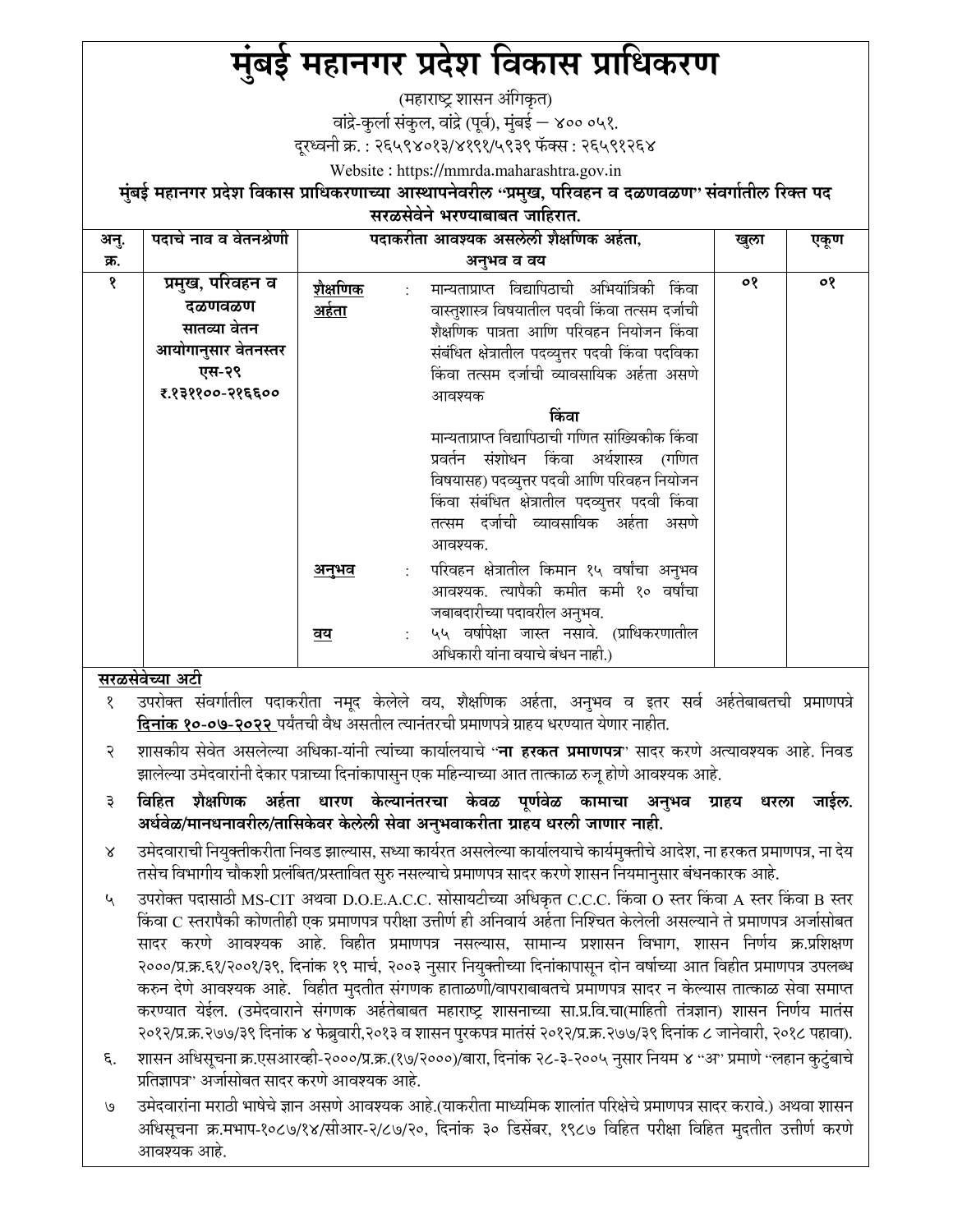- सदरहू जाहिरातीला अनुसरुन जे उमेदवार टपालाद्वारे अथवा हस्तबटवडयाने अर्ज करतील केवळ अशाच उमेदवारांचे अर्ज विचारात  $\boldsymbol{\mathcal{L}}$ घेतले जातील. अन्य संदर्भातील यापूर्वी या कार्यालयास प्राप्त झालेले अर्ज कोणत्याही परिस्थितीत विचारात घेतले जाणार नाहीत.
- ज्या अधिकारी / कर्मचाऱ्यांविरुध्द भ्रष्टाचार / लाचलुचपत गुन्हयांसंदर्भातील प्रकरणे, फौजदारी प्रकरणे, म.ना.से.नियम १९७९ ९ अंतर्गत नियम ८ खाली अथवा तत्सम नियमांखाली चौकशी सुरु आहे अथवा शिक्षेची अंमलबजावणी चालू आहे. असे उमेदवार अर्ज करु शकणार नाहीत.
- लहान/मोठया गुन्हयामध्ये कोणत्याही न्यायालयात/व्हिजीलन्स/सीबीआयमध्ये प्रकरण प्रलंबित असेल अथवा प्रस्तावित असेल किंवा  $80^{\circ}$ त्याला दोषी ठरविले असल्यास उमेदवाराने सदर पदाकरीता अर्ज सादर करू नये याची कृपया नोंद घ्यावी.
- रिक्त पद आणि प्राप्त अर्जाच्या अनुषंगाने प्राप्त अर्जांमधून सेवाप्रवेश नियमावर आधारीत उमेदवारांची गुणवत्तानिहाय पात्रता सुची ११ बनविण्यात येईल.
- पात्रता सूचीनुसार उमेदवारांना मुलाखतीसाठी पत्र पाठविण्यात येईल व निवड समितीने पात्र ठरविलेल्या उमेदवाराला देकारपत्र १२ निर्गमित करण्यात येईल
- निवड समिती फक्त एकाच उमेदवाराची नियुक्तीसाठी निवड करेल. निवड समितीने मुलाखती दरम्यान गुणवत्तेच्या आधारे तयार १३ केलेली प्रतिक्षासूची आवश्यकतेनुसार परंतु जास्तीत जास्त एक वर्षाकरीता ग्राहय धरण्यात येईल.
- सामान्य प्रशासन विभागाचा शासन निर्णय क्रमांक बीसीसी १०९७/प्र.क्र.२०/९७/१६-ब, दिनांक २१ सप्टेंबर, १९९८ नुसार एकाकी  $\delta$ पदाला आरक्षण लागू नाही.
- निवड प्रक्रियेदरम्यान व तदनंतर उमेदवारांनी सादर केलेली प्रमाणपत्रे संशयास्पद वा अयोग्य/अपर्याप्त आढळल्यास उमेदवारांची १५ निवड/नियुक्ती कोणत्याही टप्प्यावर रद्द केली जाईल.
- निवडीसाठी शिफारस अथवा दबाव आणल्यास उमेदवार निवड व नियुक्तीसाठी अपात्र ठरविला जाईल. १६
- निवड यादी उमेदवाराच्या मूळ शैक्षणिक, अनुभव व इतर अनुषंगिक प्रमाणपत्रांच्या पडताळणीसापेक्ष असेल. उमेदवाराने आवश्यक<br>प्रमाणपत्रे विहित कालावधीत पडताळणीकरीता सादर न केल्यास त्याचे नाव निवड यादीतून रद्द करण्यात येईल.  $e/8$
- प्राधिकरणाच्या आवश्यकतेनुसार जाहिरातीमध्ये नमूद केलेल्या अटी व शर्तीमध्ये बदल करणे अनिवार्य ठरल्यास त्याबाबत सक्षम  $8<sub>c</sub>$ प्राधिकाऱ्यांचा निर्णय अंतिम राहील व तो सर्वांना बंधनकारक राहील.
- विहीत अर्हता पूर्ण करणाऱ्या उमेदवारांनी, उपरोक्त अटींची पूर्तता होत आहे याची खातरजमा करुन त्यांचे अर्ज घोषणापत्रासह या १९ जाहिरातीसोबतच्या विहित नमुन्यामध्येच आवश्यक प्रमाणपत्रांच्या प्रती स्वयं-साक्षांकित करुन सादर करावेत. (नमुना प्राधिकरणाच्या संकेतस्थळावर उपलब्ध आहे.) अन्यथा अपूर्ण अर्ज विचारात घेतले जाणार नाहीत.
- अपूर्ण अर्ज रद्दबातल ठरतील. २०
- अर्हता धारण करणाऱ्या उमेदवारांनी त्यांचा अर्ज विहित मुदतीत प्राधिकरणात पोहोचेल याची दक्षता व कटाक्षाने नोंद घ्यावी अन्यथा २१ टपाल खात्याची दिरंगाई अथवा इतर अन्य कोणत्याही कारणामूळे विहित मुदतीनंतर प्राप्त झालेल्या अर्जाचा विचार न करता ते आपोआपच रह ठरतील.
- सदर जाहितीरातीमध्ये बदल करण्याचा अथवा कोणत्याही टप्प्यावर कोणत्याही पूर्वसुचनेशिवाय ती रद्द करण्याचा हक्क प्राधिकरण २२ राखून ठेवीत आहे.

## विशेष सुचना:

- अर्जदाराने पाकिटावर ठळक अक्षरात अर्ज केलेल्या पदाचे नांव नमुद करावे. १.
- विहीत अर्हता पूर्ण करणाऱ्या उमेदवारांनी, उपरोक्त अटींची पूर्तता होत आहे याची खातरजमा करुन प्राधिकरणाच्या संकेतस्थळावर २. उपलब्ध असलेल्या विहीत नमुन्यामध्ये अर्ज भरुन आवश्यक कागदपत्रांच्या साक्षांकीत प्रती जोडून प्रशासकीय अधिकारी, मुंबई महानगर प्रदेश विकास प्राधिकरण, नवीन इमारत, ८ वा मजला, वांद्रे-कुर्ला संकुल, वांद्रे (पूर्व), मुंबई — ४०० ०५१ यांचेकडे अर्ज दिनांक १०-०७-२०२२ रोजी सायंकाळी ५.३० वाजेपर्यंत पाठवावेत.

दिनांक : ११-०६-२०२२ ठिकाण : मुंबई

एस.व्ही.आर.श्रीनिवास महानगर आयुक्त मं.म.प्र.वि.प्राधिकरण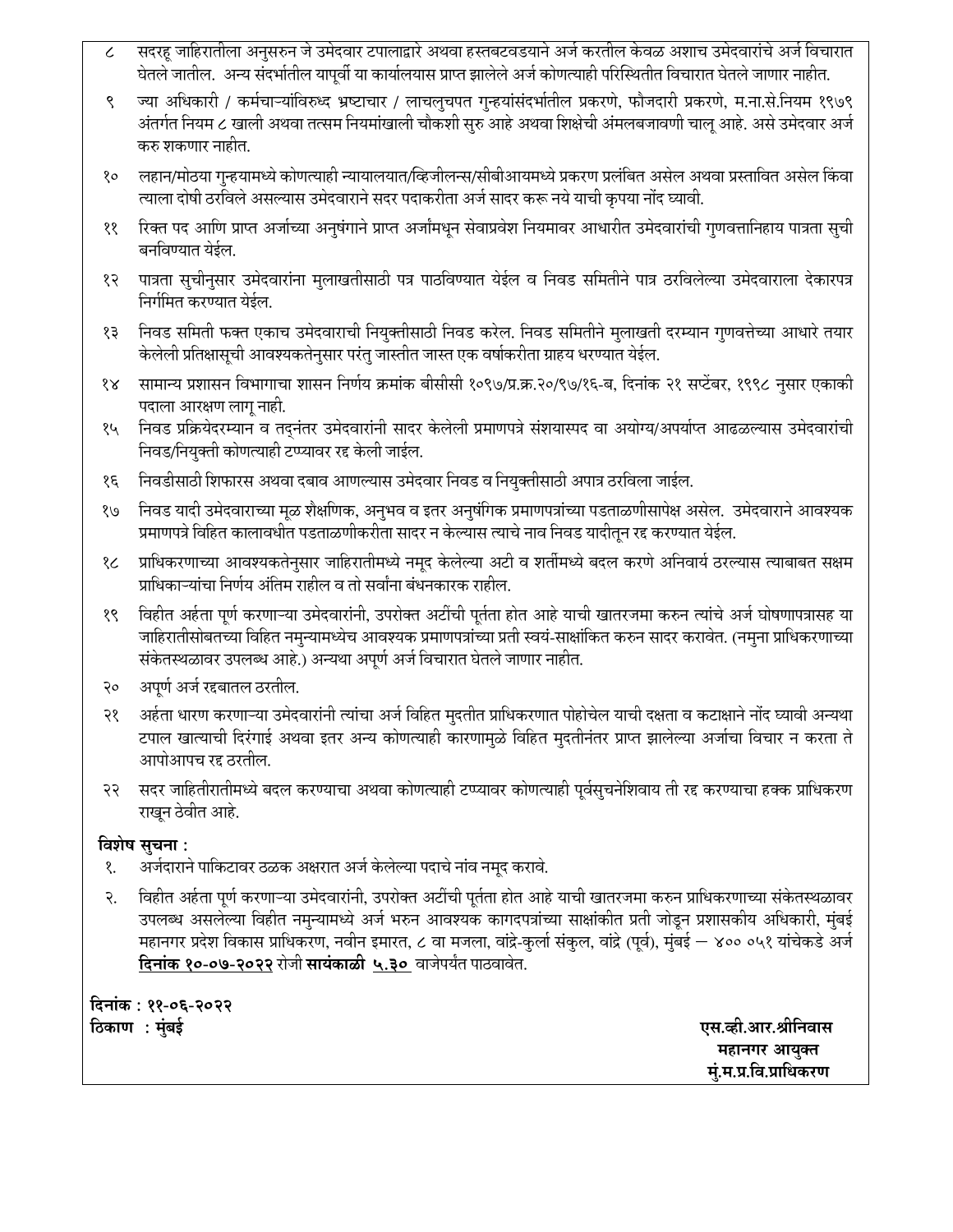**Page 1** 

## **TO BE FILLED IN BOLD ENGLISH CAPITAL LETTERS BY THE CANDIDATE ONLY**

(All fields & columns are mandatory. In case any relevant field left blank, the form will be treated as incomplete)

**Please affix passport size photograph and sign across** 

| Tо,      | The Administrative Officer,<br>Mumbai Metropolitan Region Development Authority,<br>New Administrative Building, 8 <sup>th</sup> Floor, Bandra-Kurla Complex,<br>Bandra (East), Mumbai - 400 051. MAHARASHTRA. |               |                                                                       |                                                                             | across                                                                                                 |
|----------|----------------------------------------------------------------------------------------------------------------------------------------------------------------------------------------------------------------|---------------|-----------------------------------------------------------------------|-----------------------------------------------------------------------------|--------------------------------------------------------------------------------------------------------|
| 1.       | Name of Post applied for :- Chief, Transport & Communications                                                                                                                                                  |               |                                                                       |                                                                             |                                                                                                        |
| 2.       | Category - applied for :- Selection                                                                                                                                                                            |               |                                                                       |                                                                             |                                                                                                        |
| 3.       | Candidate's Full Name                                                                                                                                                                                          |               | 1992 <u>- Jan Jawa Barnett, prima po</u> litik politik (<br>(Surname) | (Name)                                                                      | (Middle Name)                                                                                          |
| 4.       |                                                                                                                                                                                                                |               |                                                                       |                                                                             |                                                                                                        |
| 5.       |                                                                                                                                                                                                                |               |                                                                       |                                                                             | Gender :- $\_\_\_\_\_\$ Nationality :- $\_\_\_\_\_\_\_\_\_\$ Religion :- $\_\_\_\_\_\_\_\_\_\_\_\_\_\$ |
| 6.       | <b>Permanent Address</b>                                                                                                                                                                                       |               |                                                                       | 1- 10 million and <u>component and contact the component of</u>             |                                                                                                        |
| 7.<br>8. |                                                                                                                                                                                                                |               |                                                                       |                                                                             |                                                                                                        |
| 9.       |                                                                                                                                                                                                                |               |                                                                       |                                                                             | Mobile No :- 10. Alternate Contact No. :-                                                              |
|          | 11. A) Educational /Professional Qualifications acquired as on ________________:-                                                                                                                              |               |                                                                       |                                                                             |                                                                                                        |
| Sr.No    | Name of<br>Degree                                                                                                                                                                                              | Field/Faculty | Year of<br>passing                                                    | Percentage                                                                  | Board/University/Institute                                                                             |
|          |                                                                                                                                                                                                                |               |                                                                       |                                                                             |                                                                                                        |
|          |                                                                                                                                                                                                                |               |                                                                       |                                                                             |                                                                                                        |
| $\bf{B}$ |                                                                                                                                                                                                                |               |                                                                       | Additional Qualification, if any, especially with Transport & Communication |                                                                                                        |
|          |                                                                                                                                                                                                                |               |                                                                       |                                                                             |                                                                                                        |
|          |                                                                                                                                                                                                                |               |                                                                       |                                                                             |                                                                                                        |

**....2/-**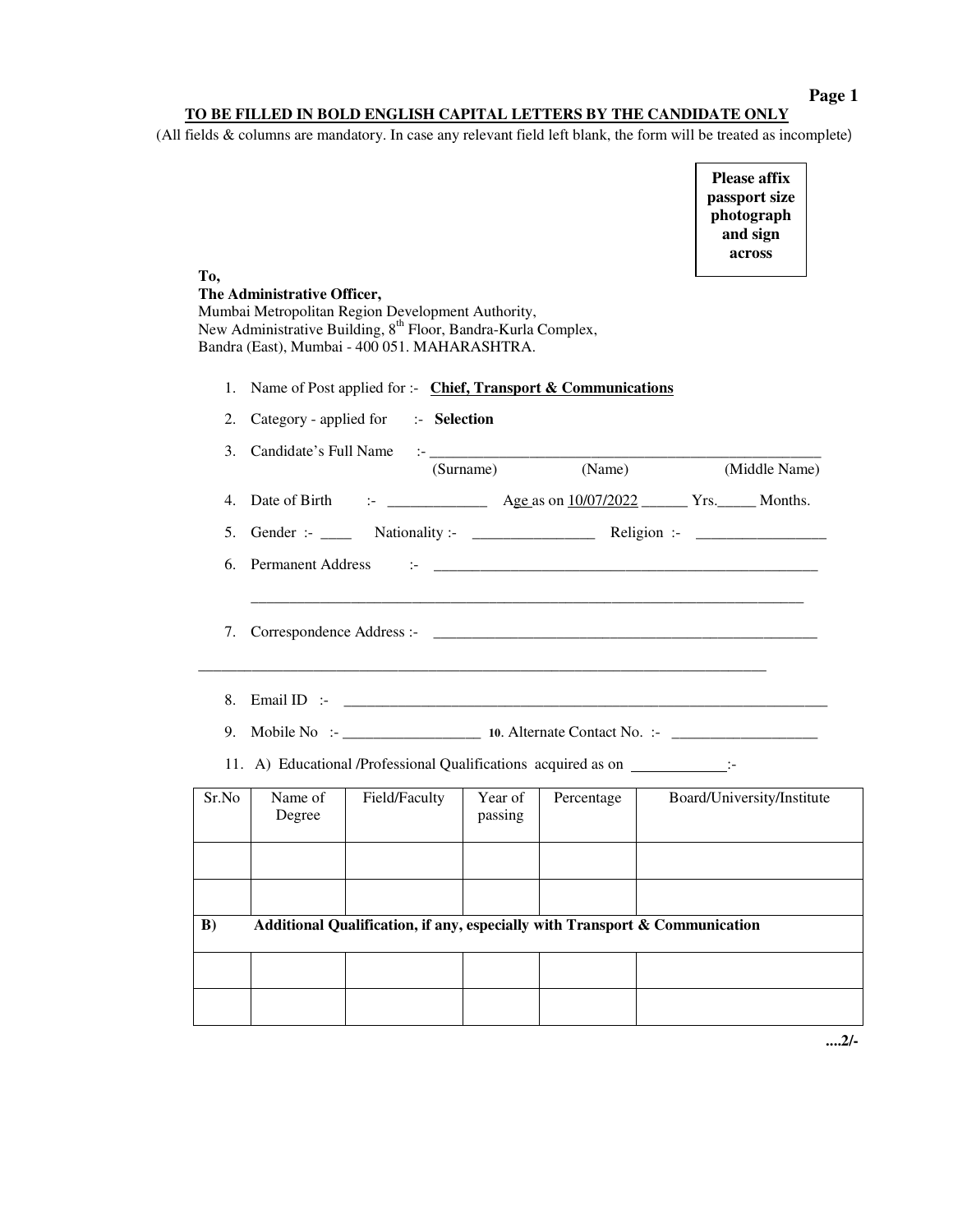12. Experience gained upto :-

| Sr.            | Name of                                                    | Period |    | Post held | Pay             | Nature of duties | Total experience     |
|----------------|------------------------------------------------------------|--------|----|-----------|-----------------|------------------|----------------------|
| N <sub>o</sub> | Organization                                               | From   | To |           | <b>Band/CTC</b> | performed        | (in numbers of year) |
|                | A) In the field of Transportation/Communications           |        |    |           |                 |                  |                      |
|                |                                                            |        |    |           |                 |                  |                      |
|                |                                                            |        |    |           |                 |                  |                      |
|                | B) Post held with own duties & responsibilities            |        |    |           |                 |                  |                      |
|                |                                                            |        |    |           |                 |                  |                      |
|                | TOTAL                                                      |        |    |           |                 |                  |                      |
|                | 13. Character Certificates from Gazetted Officers<br>$-1.$ |        |    |           |                 |                  |                      |

| 15. Character Centricates from Gazetteu Officers<br>of Class-I rank certifying about candidate's<br>Character, integrity, identity & residential address<br>on his letter-head in original         |              |                                                                                                                                                                           |
|----------------------------------------------------------------------------------------------------------------------------------------------------------------------------------------------------|--------------|---------------------------------------------------------------------------------------------------------------------------------------------------------------------------|
|                                                                                                                                                                                                    |              |                                                                                                                                                                           |
| 15. Present employer's name, address, email id,<br>Phone number, HoD person.                                                                                                                       |              | te a series and the series of the series of                                                                                                                               |
| 16. Present designation held                                                                                                                                                                       |              | <u> 1980 - Jan Barnett, fransk kongresu og den forske forskellige og det forskellige og det forskellige og det f</u>                                                      |
| 17. Present Department Name, Address,<br>Phone No., Competent Authority, Email ID                                                                                                                  |              | <u> 1980 - Johann Barbara, martxa alemaniar a</u><br><u> 1989 - Johann Barn, mars eta bainar eta bainar eta baina eta baina eta baina eta baina eta baina eta baina e</u> |
| 18. Parent Department Name, Address,<br>Phone No., Competent Authority, Email ID                                                                                                                   |              | <u> 1990 - Johann Barbara, martin a</u>                                                                                                                                   |
| 19. Whether one copy of application has been<br>sent to parent department for Through Proper Channel well in advance for NOC and if selected for<br>relieving                                      |              |                                                                                                                                                                           |
| 20. Present Pay Scale and pay drawn                                                                                                                                                                |              |                                                                                                                                                                           |
| 21. Retirement Date and date of Birth                                                                                                                                                              |              |                                                                                                                                                                           |
| 22. Whether any Police/Civil Judicial case/ Departmental<br>Enquiry held is pending / proposed /initiated in the<br>Last 10 years. If so, status and nature of the case, penalty<br>Imposed if any |              |                                                                                                                                                                           |
| 23. Whether any liabilities are there, if so, type $\&$<br>nature.                                                                                                                                 | $\mathbf{I}$ |                                                                                                                                                                           |
| 24. Whether your parent Dept. will relieve you in case if                                                                                                                                          |              |                                                                                                                                                                           |

you are selected on Nomination(Selection)

- If so, the maximum period required for joining the duties On Nomination(Selection), for complying all necessary formalities :-
- 25. Any other information which applicant would like to share :-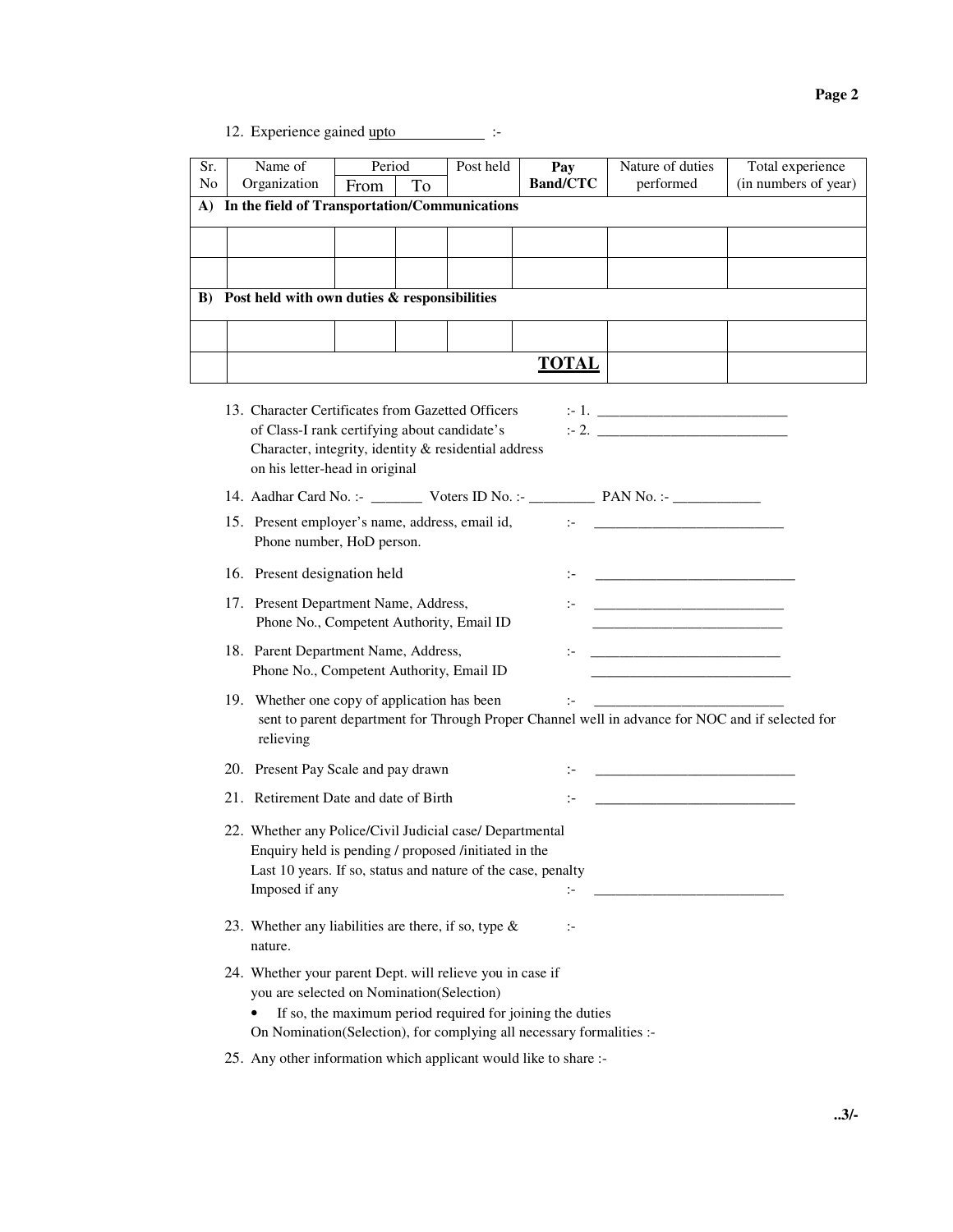Enclosures in support of statement duly self attested ( denotes strike out whichever not applicable)

| i.    | Age Proof (Birth Certificate/SLC)                                                                           | $\mathbf{I}$   | Yes/No         |
|-------|-------------------------------------------------------------------------------------------------------------|----------------|----------------|
| ii.   | Nationality, Domicile Certificate                                                                           | $\mathbf{I}$   | Yes/No         |
| iii.  | Educational/Professional qualifications<br>(Passing certificate necessary)                                  | $\mathbb{I}$   | Yes/No $(Nos.$ |
| iv.   | Experience certificates                                                                                     | $\mathcal{I}$  | Yes/No (Nos.   |
| v.    | <b>Small Family Declaration</b>                                                                             | $\mathbf{I}$   | Yes/No         |
| vi.   | Undertaking to the effect of self-attested<br>Certificates, small family                                    | $\mathbb{I}$   | Yes/No         |
| vii.  | Domicile certificate                                                                                        | $\mathbb{I}^-$ | Yes/No         |
| viii. | Character certificates in original from 2<br>Competent authority                                            | $\mathbf{I}$   | Yes/No         |
| ix.   | Copy of Aadhar, Voters ID, PAN<br>as proof of identity                                                      | $\mathbf{L}$   | Yes/No         |
| X.    | NOC (in case required) with assurance<br>that if employee is selected, will be<br>relieved within one month | $\mathbb{I}$   |                |
| xi.   | No Dues, No DE Pending/Proposed:-<br>Certificate                                                            | $\mathcal{I}$  | Yes/No         |

#### **DECLARATION :**

I hereby declare that all the statements made by me in the application form are true and correct to the best of my knowledge and belief that nothing has been concealed or suppressed. I have enclosed necessary documents/certificates to this effect. I also understand that in case, any of my statements is found untrue during any stage of recruitment and thereafter, I shall be disqualified for the post applied for and I shall be liable for any penal action, as per law/rule.

I have read the advertisement and the relevant GRs mentioned hereinabove and made aware myself about all the terms & conditions stipulated therein and affirm to abide by them. I affirm I fulfill the requisite criteria that no any Departmental Enquiry is live/pending/proposed against me as on today. I further affirm that there are No Dues, No Legal Proceedings of any nature are pending against me as of date.

Date:

Place: Signature of candidate  $\vert$  Signature of candidate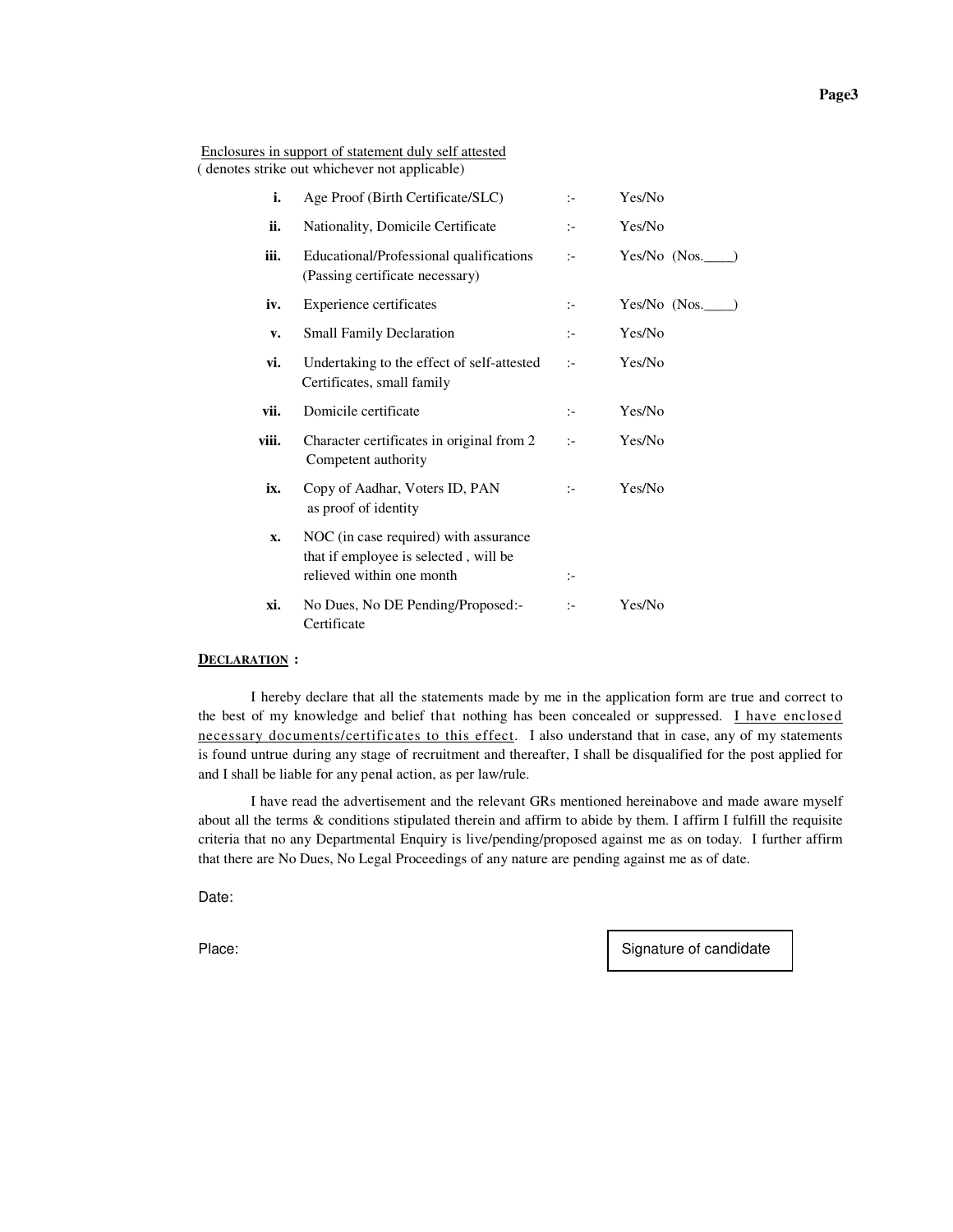#### (To be given on Company's letterhead)

Date :

## To, The Administrative Officer,

Mumbai Metropolitan Region Development Authority, New Building,  $8^{th}$  Floor, Bandra-Kurla Complex, Bandra (East), Mumbai - 400 051.MAHARASHTRA.

## No Objection Certificate

|                          | This is to certify that Shri/Smt./Kumari_ |                               |                | 1S |
|--------------------------|-------------------------------------------|-------------------------------|----------------|----|
| working in this          | from<br>office                            | to                            | till date as   |    |
|                          | (post) in the pay scale of                |                               | having present |    |
| basic is at Rs.          | & last pay drawn is Rs.                   | . As per our official record, |                |    |
| his/her date of birth is | and retirement date is                    |                               |                |    |

Further it is certified that we are aware that he/she has applied for the post of Chief, Transport & Communication in MMRDA on Nomination basis (If possible, nature of duties and responsibilities held with period during the entire tenure of service and recommendation may please be incorporated).

We assure that if he/she is selected, we will spare the services of Shri/Smt./Kum. within 30 days.

We also certify that No Departmental Enquiry is pending, initiated, proposed against him/her and he/she never been penalized in the last 10 years during the service tenure in this organization.

This NOC is issued on his/her own request.

Place :

Date:

Authorized Signatory Name Company seal with address Phone No/Email.id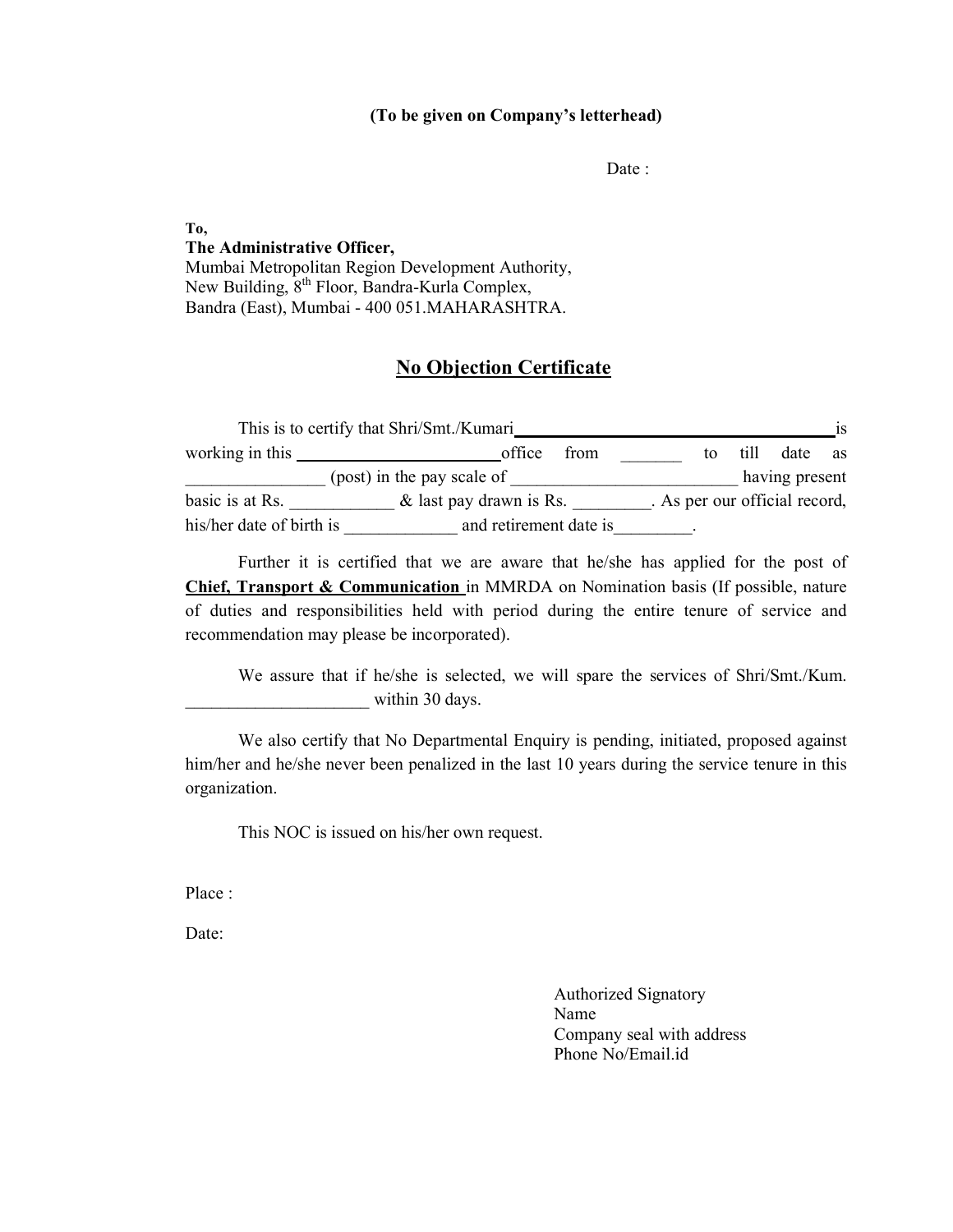## Annexure - B

## Self-Declaration for Self Attestation

Applicant<sup>®</sup>s Photo

|                                                                    | I -------------------------------- Son / Daughter of-----------------------------          |
|--------------------------------------------------------------------|--------------------------------------------------------------------------------------------|
|                                                                    | aged ---------, occupation----------------resident of------------------------------        |
|                                                                    |                                                                                            |
|                                                                    | copies attested by me are true copies of original documents. I am well aware of the fact   |
|                                                                    | that if the copies are found to be false, I shall be liable for prosecution and punishment |
| under Indian Penal Code and / or any other law applicable thereto. |                                                                                            |

Place :------------------ Aʃʃɿɼcaʁʇ'ʆ Sɼɺʁaʇʈʅe-------------------

Date :------------------ Aʃʃɿɼcaʁʇ'ʆ Naʀe :-----------------------